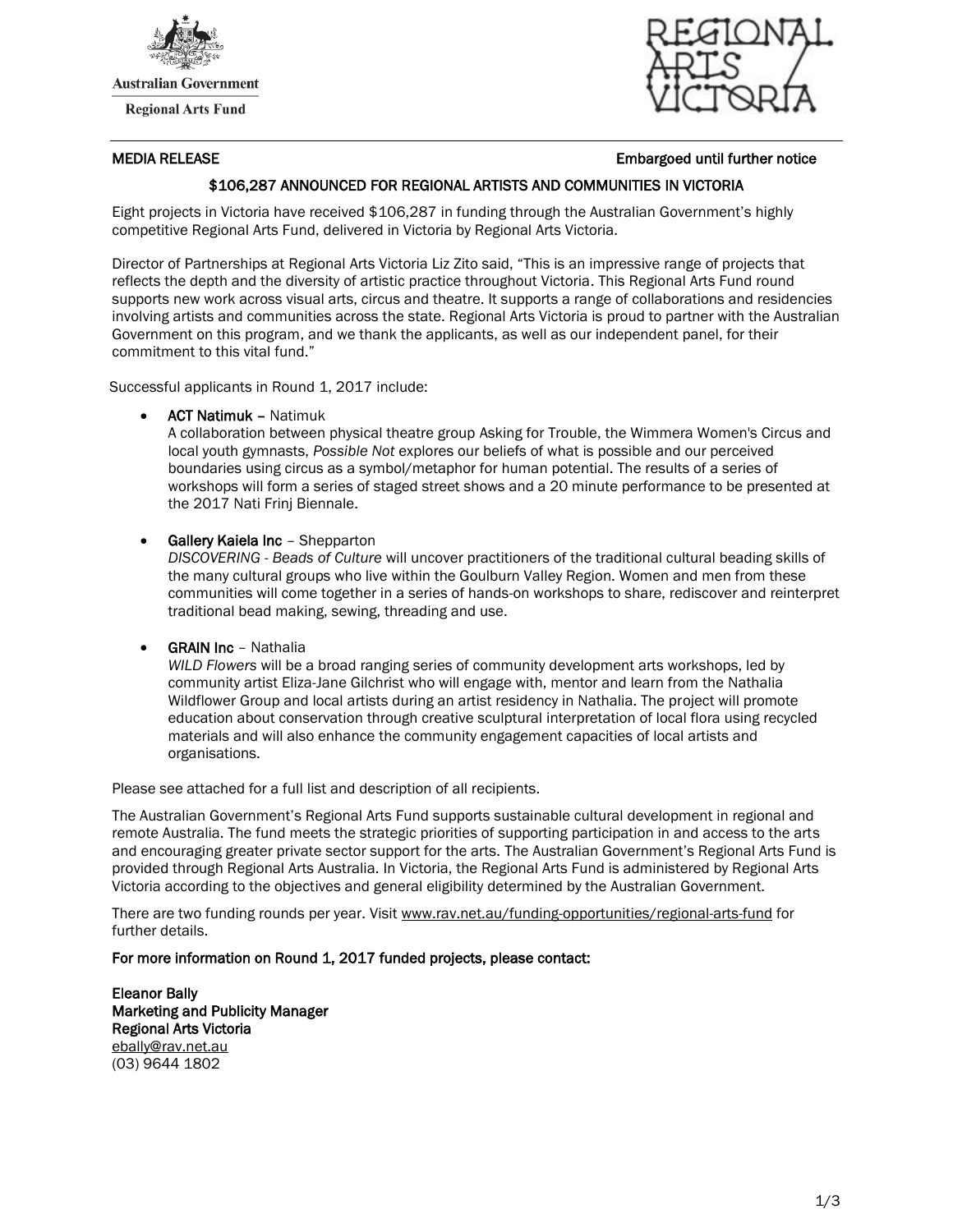

**Australian Government** 

**Regional Arts Fund** 

### ROUND 1, 2017 SUCCESSFUL APPLICANTS

### ACT Natimuk

Natimuk \$15,000 *Possible Not*

A collaboration between physical theatre group Asking for Trouble, the Wimmera Women's Circus and local youth gymnasts, *Possible Not* explores our beliefs of what is possible and our perceived boundaries using circus as a symbol/metaphor for human potential. The results of a series of workshops will form a series of staged street shows and a 20 minute performance to be presented at the 2017 Nati Frinj Biennale.

#### Yackandandah & District Historical Society Incorporated

Yackandandah \$5,000 *Sound of Stone Sculpture*

The Yackandandah & District Historical Society will engage Ben Gilbert to construct a sculpture on the public footpath outside its premises to celebrate its 50th anniversary and local artistic talent. The sculpture will provide a legacy to the community which reflects its history.

## Ashlee Laing

**Tallangatta** \$14,800 *Building Art on Walls*

In the rural north east Victorian township of Tallangatta, artists Ashlee Laing, Belinda Fraser, Steven Rhall and Raquel Ormella will create and install large paste-ups on buildings and walls that respond to the town's unique history. The works will be accompanied by four community based workshops and artist talks.

### Gallery Kaiela Inc

Shepparton \$15,000 *Discovering Beads of Culture – Diversity & Social Change DISCOVERING - Beads of Culture* will uncover practitioners of the traditional cultural beading skills of the many

cultural groups who live within the Goulburn Valley Region. Women and men from these communities will come together in a series of hands-on workshops to share, rediscover and reinterpret traditional bead making, sewing, threading and use.

# G.R.A.I.N. Inc.

Nathalia \$14,839 *WILD Flowers – Growing Regional Arts in Nathalia*

*WILD Flowers* will be a broad ranging series of community development arts workshops, led by community artist Eliza-Jane Gilchrist who will engage with, mentor and learn from the Nathalia Wildflower Group and local artists during an artist residency in Nathalia. The project will promote education about conservation through creative sculptural interpretation of local flora using recycled materials and will also enhance the community engagement capacities of local artists and organisations.

#### Jeremy Kasper

Sale \$13,650 *Reclaim Our Lanes*

Through a partnership with Sale RSL and Ramahyuck District Aboriginal Cooperation, *Reclaim Our Lanes* will acknowledge the participation of women and Aboriginal and Torres Strait Islander men in World War 1. Street art will be created commemorating these stories and Sale College students will have the opportunity to be involved in professional development workshops, learning what goes in to producing a public art project.